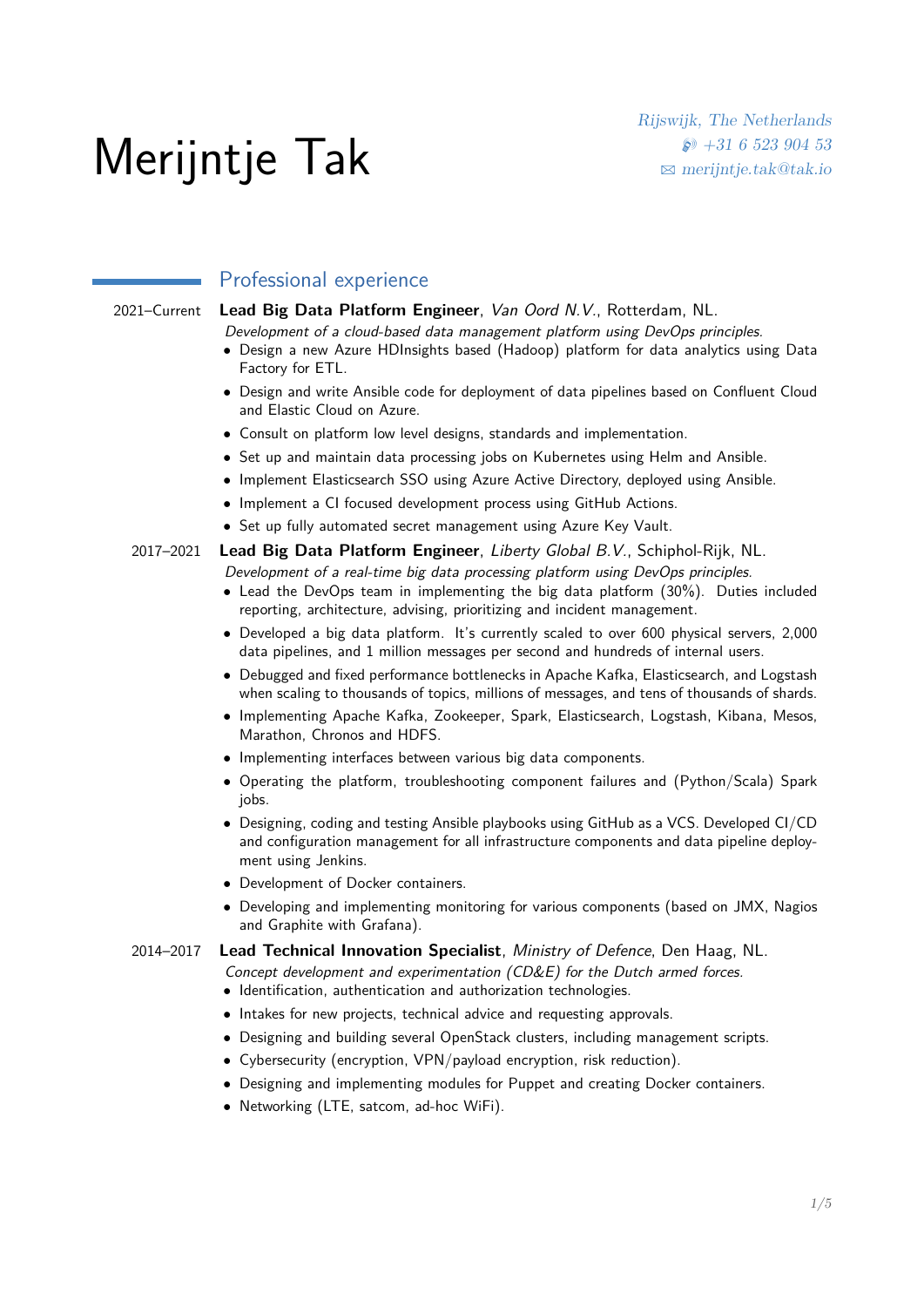## 2013–2014 **Chef and AWS Specialist**, Ministry of Infrastructure and the Environment, Den Haag, NL.

Automating deployment of a new middleware platform using Chef on AWS.

- Develop an Amazon Web Services orchestration tool.
- Establish a development method for developing Chef cookbooks.
- Designing a Chef platform and Jenkins pipelines.
- Writing Chef cookbooks, chefspec and chef-workflow scripts.
- Developing a deployment and release process for middleware applications (WSO2, Consul).

#### 2013–2013 **DevOps Engineer**, Digidentity B.V., The Hague, NL.

Digidentity is an identity management and Certificate Service Provider.

Maintaining 100 Ubuntu Linux instances in a highly versatile Agile DevOps environment

- Supporting developers in deploying and running custom built Ruby-on-Rails applications.
- Writing Chef recipes for automating server and RoR application deployment.
- Supporting and deploying web application servers.
- Building and supporting database clusters.
- Maintaining and supporting several root certificate authorities.
- 2012–2013 **Unix Engineer and Coordinator**, Tele2 Nederland B.V., Diemen, NL.

Tele2 is a telco/ISP providing consumer DSL, 2/3G MVNO and enterprise services. Maintaining 1000 Unix servers and coordinating operational tasks within the Unix team in an Agile Scrum environment.

- Second and third level hardware and OS support on Linux, HP-UX and Solaris systems.
- Maintaining a enterprise-level managed service and LAMP hosting environment.
- Optimizing existing and new low-level operational and Scrum-related processes to be more flexible towards the organization.
- Supporting Tomcat and other application servers.
- Third line support for NetApp and HP 3PAR SAN storage systems.
- Maintaining a mail platform for  $100.000+$  users.
- Supporting application development teams with Unix and application expertise.
- 2011–2012 **Sr. Unix Engineer**, T-Mobile Netherlands B.V., The Hague, NL.

Online Breedband is an ISP providing DSL service for approx. 300.000 customers. Supporting over 200 Solaris, Linux and FreeBSD instances in a 24x7 enterprise ISP and business environment.

- Second and third level hardware and OS support on Sun SPARC, Intel and VMware ESXi systems on a 24x7 on-call duty roster.
- Moving critical business systems to different datacenters, while keeping 100% uptime.
- Supporting customer facing ISP and provisioning services such as mail, DNS, webhosting, DHCP and RADIUS for 300K+ customers.
- Designing and supporting platforms for business systems (CRM, DWH, billing, etc.).
- Designing and supporting internal services such as LDAP, Jump/Kickstart, Nagios, Puppet and load balancers.
- Managing and supporting storage systems based on NetApp, ZFS and Sun Fishworks technology.
- Designing, implementing and delivering systems and applications for new projects next to improving current systems and applications.
- Creating outlines for new processes and SLA's for working with new customers.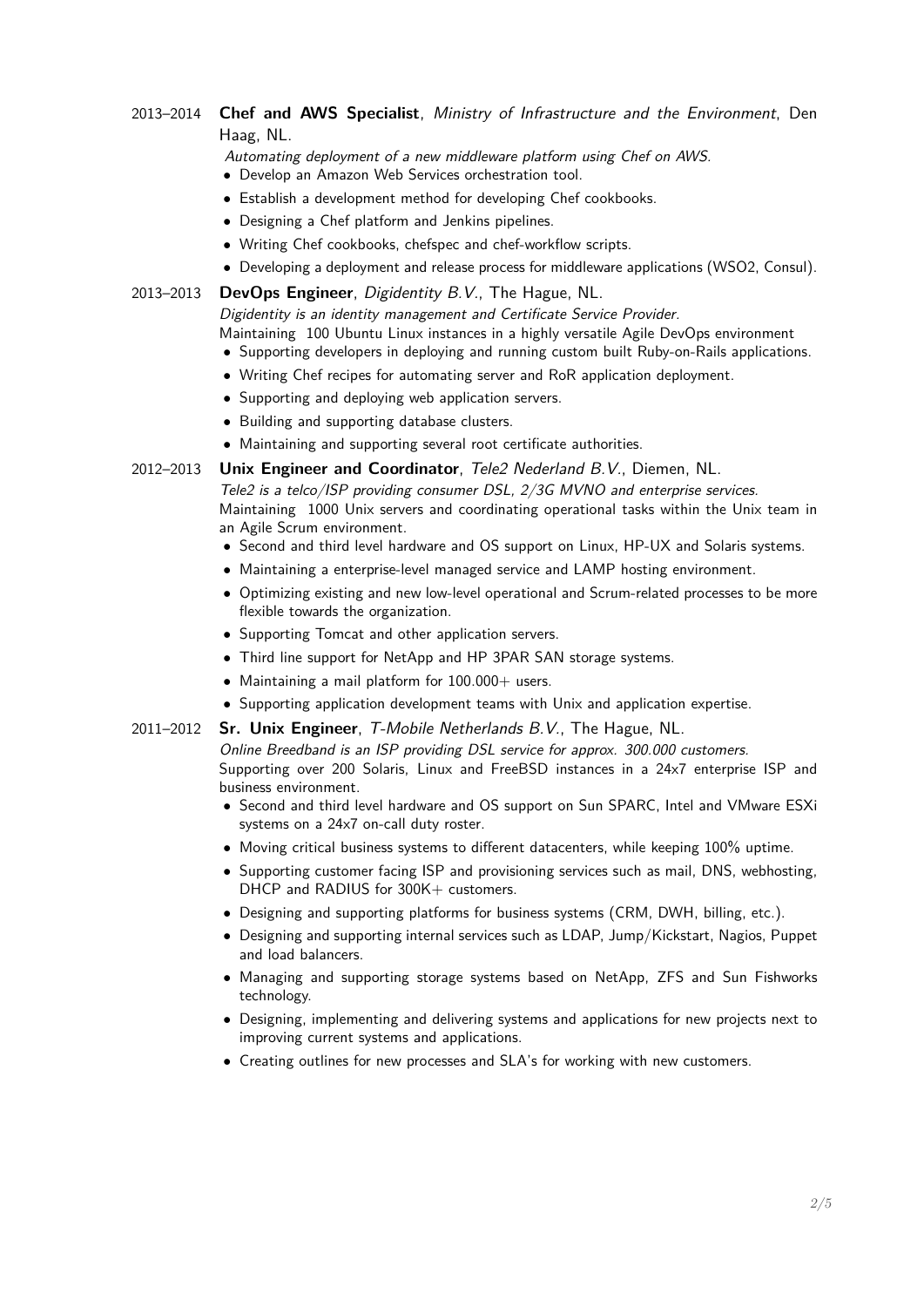#### 2009–2011 **Unix Engineer**, Ziggo B.V., The Hague, NL.

Ziggo is a national cable operator, serving approximately 50% of the Dutch cable market. Supporting over 250 Solaris 10 servers in a 24x7 enterprise business environment.

- Virtualizing 100 physical servers to Solaris Zones to increase datacenter and management efficiency.
- Second and third level hardware and OS support on Solaris 10 systems.
- Designing and deploying Sun Solaris systems using Jumpstart, Zones, ZFS, LDOMs and resource management.
- Supporting basic services such as LDAP, DNS, SMTP, clusters and systems monitoring based on Hobbit, Sun Management Center and System Center Operation Manager.
- Creating new tools in order to increase company efficiency. I built an OS performance monitoring tool using rrdtool, SNMP and Perl.
- Handling project requests and user questions in an customer-focused way while teaching colleagues.
- Pinpointing and resolving performance problems in Solaris systems and applications using the Solaris \*stat tools, truss and DTrace
- 2008–2009 **Support Services Engineer Back Office Management Systems**, Ericsson Telecommunicatie BV, Rijen, NL. Third line support on over 150 servers running management systems for cellular, fixed and core networks.
	- 2008 **NOC Team Leader and System Administrator**, Ericsson South Africa PTY LTD, Cape Town, ZA.

Leading a network operations team (10 FTE) and setting up and administering a fault and performance management system for a trail cellular network at Vodacom South Africa.

- 2007–2008 **System Administrator**, Ericsson Telecommunicatie BV, Rijen, NL. Desktop client support and first line Unix support for network operations.
- 2006–2007 **Radio Access Network Operator**, Ericsson Telecommunicatie BV, Rijen, NL. First line monitoring, fault management and maintenance for multiple cellular operators in Europe with approximately 23 million end users on a 24x7 rotational shift.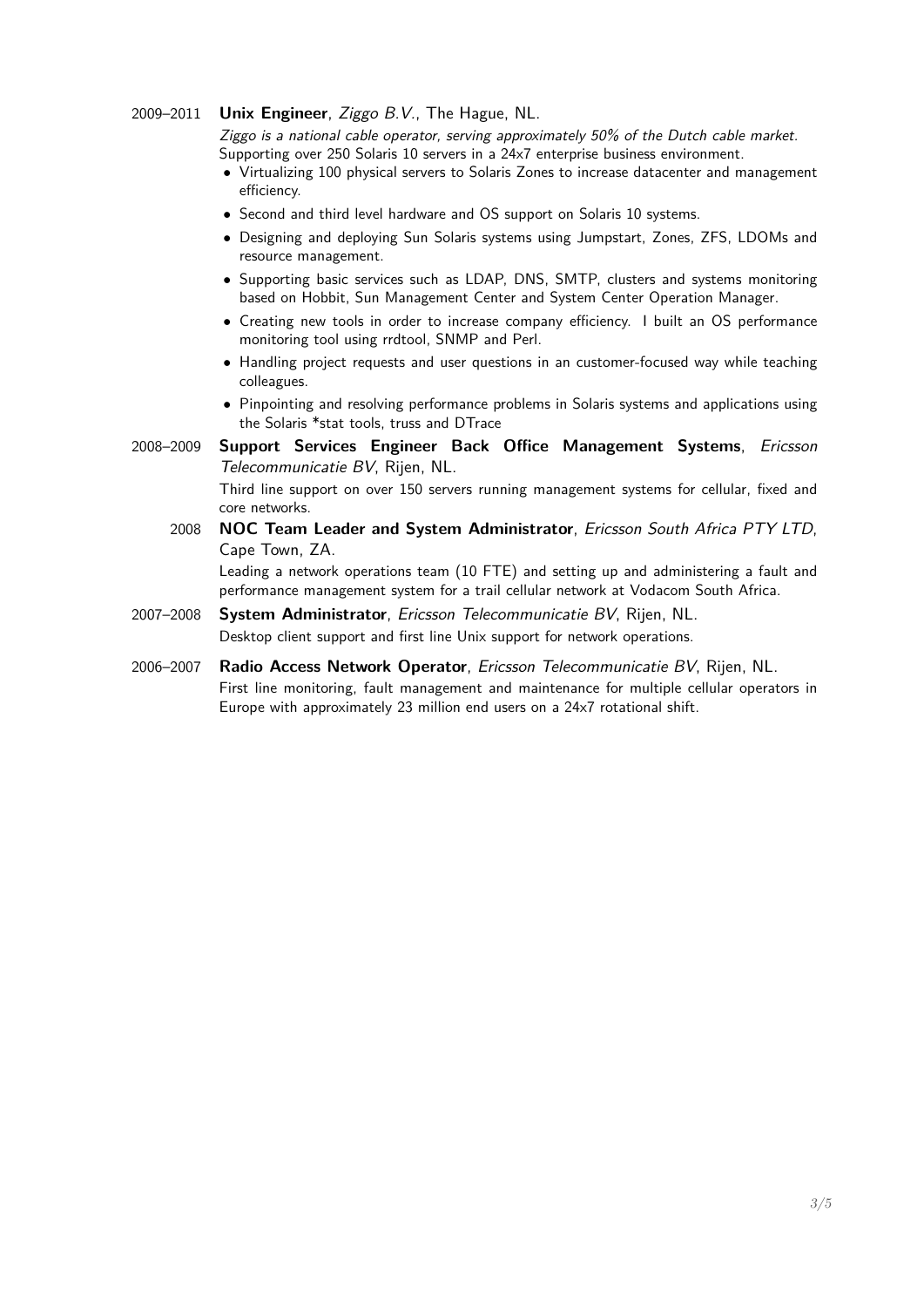## Education

#### Courses

- **Elasticsearch Engineer 1&2**, Elastic.
- **Archimate 2 Foundation**, OpenGroup/BIZZdesign, certified.
- **Ministry of Defence Cyber self study programme**, Certified Secure, certified.
- **The Exploit Laboratory: Black Belt Edition**, Net-Square Solutions.
- **Cisco Certified Network Associate (CCNA)**, Cisco Systems, certified.
- **The Exploit Laboratory**, Net-Square Solutions.
- **IBM Tivoli Identity Manager**, IBM.
- **Red Hat Certified Engineer (RHEL6)**, Red Hat, certified.
- **Red Hat Certified System Administrator (RHEL6)**, Red Hat, certified.
- **Solaris System Performance Management**, Oracle.
- **MX000 administration**, Sun Microsystems.
- **Performance tuning with DTrace**, Sun Microsystems.
- **VCA (operational safety awareness)**, PBNA, certified.
- **Logical domains and ZFS**, Sun Microsystems.
- **Analytical troubleshooting**, Kepner-Tregoe.
- 2007-2008 **Various technical courses (telecom)**, Ericsson.

#### Formal education

- 2012–2015 **Computer Science**, The Hague University, The Hague, NL. Bachelor computer science.
- 1999–2006 **HAVO**, Mgr. Frencken College, Oosterhout, NL, Graduated. High school, with elective subjects French, mathematics, physics, chemistry and IT. **Driver's License**, European categories A and B (motorcycle and car).

#### **Conferences**

- **Chaos Computer Congress**, Hamburg, DE.
- **DEFCON**, Las Vegas, NV, USA.
- **Chaos Computer Congress (31C3)**, Hamburg, DE.
- **Hack In The Box**, Amsterdam, NL.
- **DEFCON**, Las Vegas, NV, USA.
- **Black Hat**, Amsterdam, NL.

#### Languages

Dutch **Native**

**English Fluent Fluent Fluent Professional and personal and personal and personal and personal and personal and personal and personal and personal and personal and personal and personal and personal and personal an**